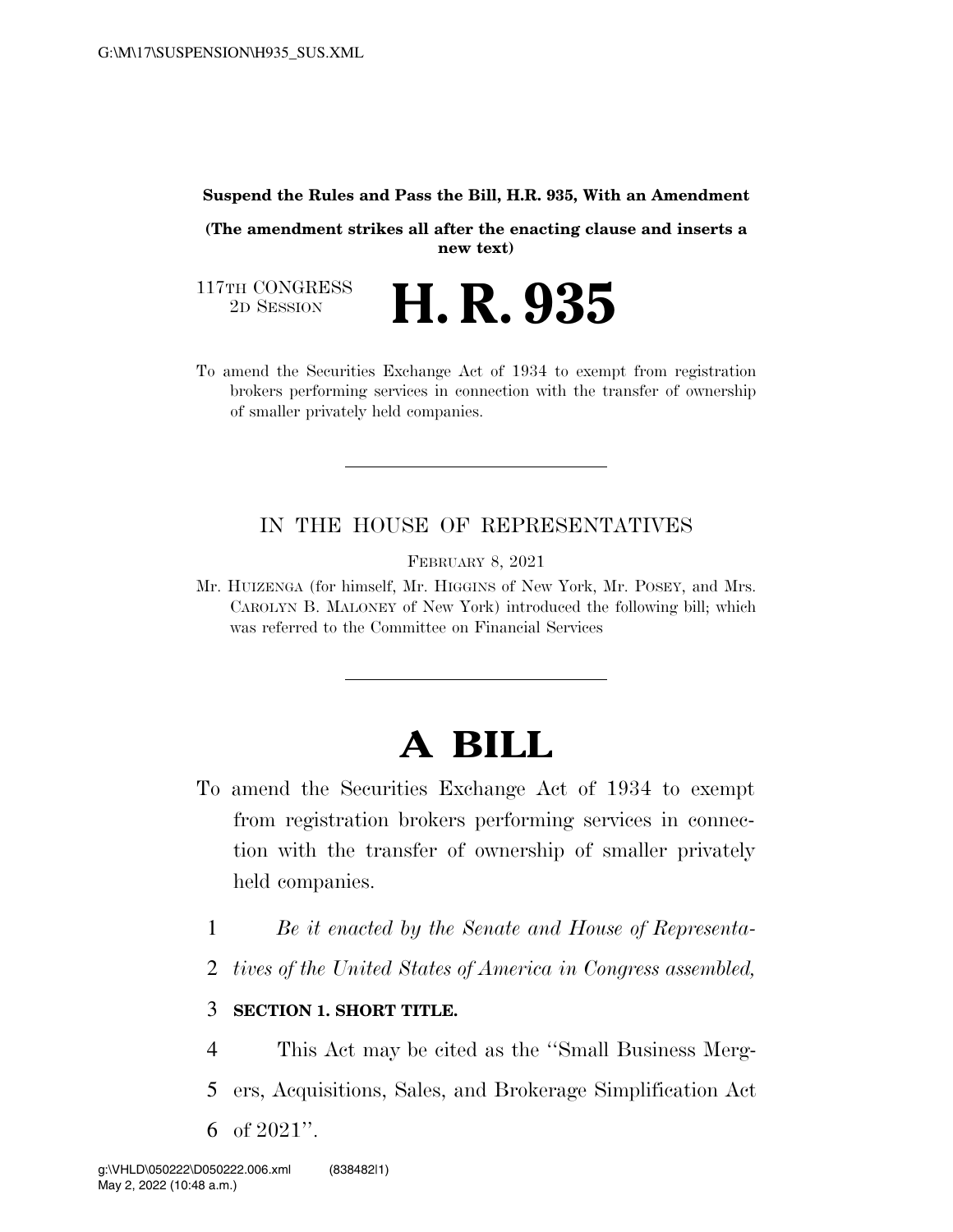| $\mathbf{1}$   | SEC. 2. REGISTRATION EXEMPTION FOR MERGER AND AC-                 |  |  |  |  |
|----------------|-------------------------------------------------------------------|--|--|--|--|
| $\overline{2}$ | <b>QUISITION BROKERS.</b>                                         |  |  |  |  |
| 3              | Section 15(b) of the Securities Exchange Act of 1934              |  |  |  |  |
| 4              | $(15 \text{ U.S.C. } 780(b))$ is amended by adding at the end the |  |  |  |  |
| 5              | following:                                                        |  |  |  |  |
| 6              | "(13) REGISTRATION EXEMPTION FOR MERGER                           |  |  |  |  |
| 7              | AND ACQUISITION BROKERS.-                                         |  |  |  |  |
| 8              | "(A) IN GENERAL.—Except as provided in                            |  |  |  |  |
| 9              | subparagraph (B), an M&A broker shall be ex-                      |  |  |  |  |
| 10             | empt from registration under this section.                        |  |  |  |  |
| 11             | "(B) EXCLUDED ACTIVITIES.—An M&A                                  |  |  |  |  |
| 12             | broker is not exempt from registration under                      |  |  |  |  |
| 13             | this paragraph if such broker does any of the                     |  |  |  |  |
| 14             | following:                                                        |  |  |  |  |
| 15             | "(i) Directly or indirectly, in connec-                           |  |  |  |  |
| 16             | tion with the transfer of ownership of an                         |  |  |  |  |
| 17             | eligible privately held company, receives,                        |  |  |  |  |
| 18             | holds, transmits, or has custody of the                           |  |  |  |  |
| 19             | funds or securities to be exchanged by the                        |  |  |  |  |
| 20             | parties to the transaction.                                       |  |  |  |  |
| 21             | "(ii) Engages on behalf of an issuer in                           |  |  |  |  |
| <u>22</u>      | a public offering of any class of securities                      |  |  |  |  |
| 23             | that is registered, or is required to be reg-                     |  |  |  |  |
| 24             | istered, with the Commission under section                        |  |  |  |  |
| 25             | 12 or with respect to which the issuer files,                     |  |  |  |  |
| 26             | or is required to file, period information,                       |  |  |  |  |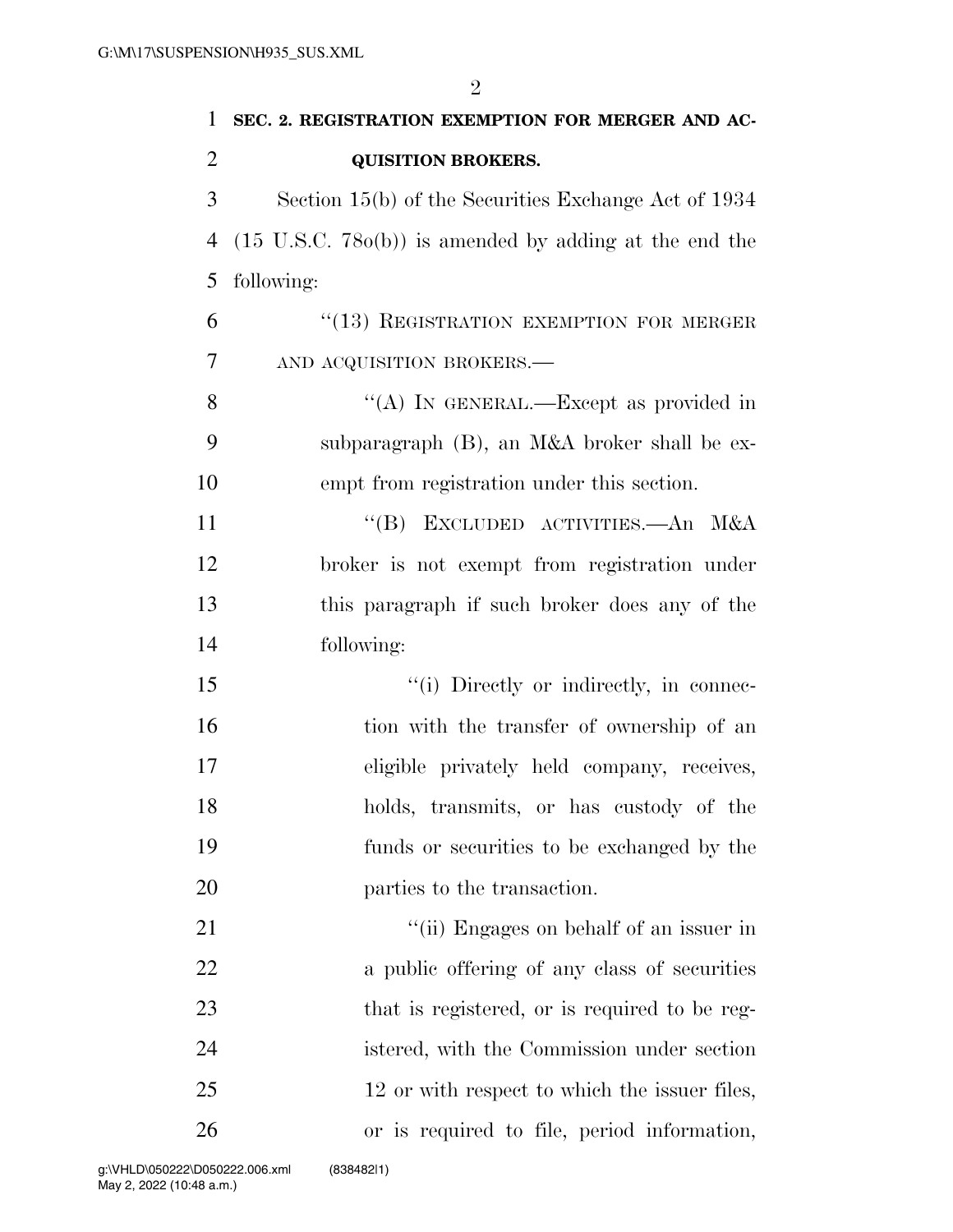| $\mathbf{1}$   | documents, and reports under subsection                  |
|----------------|----------------------------------------------------------|
| $\overline{2}$ | (d).                                                     |
| 3              | "(iii) Engages on behalf of any party                    |
| $\overline{4}$ | in a transaction involving a shell company,              |
| 5              | other than a business combination related                |
| 6              | shell company.                                           |
| 7              | "(iv) Directly, or indirectly through                    |
| 8              | any of its affiliates, provides financing re-            |
| 9              | lated to the transfer of ownership of an eli-            |
| 10             | gible privately held company.                            |
| 11             | "(v) Assists any party to obtain fi-                     |
| 12             | nancing from an unaffiliated third party                 |
| 13             | without—                                                 |
| 14             | "(I) complying with all other ap-                        |
| 15             | plicable laws in connection with such                    |
| 16             | assistance, including, if applicable,                    |
| 17             | Regulation T $(12 \text{ C.F.R. } 220 \text{ et seq.});$ |
| 18             | and                                                      |
| 19             | $\lq\lq$ (II) disclosing any compensation                |
| 20             | in writing to the party.                                 |
| 21             | $\lq\lq$ (vi) Represents both the buyer and              |
| 22             | the seller in the same transaction without               |
| 23             | providing clear written disclosure as to the             |
| 24             | parties the broker represents and obtaining              |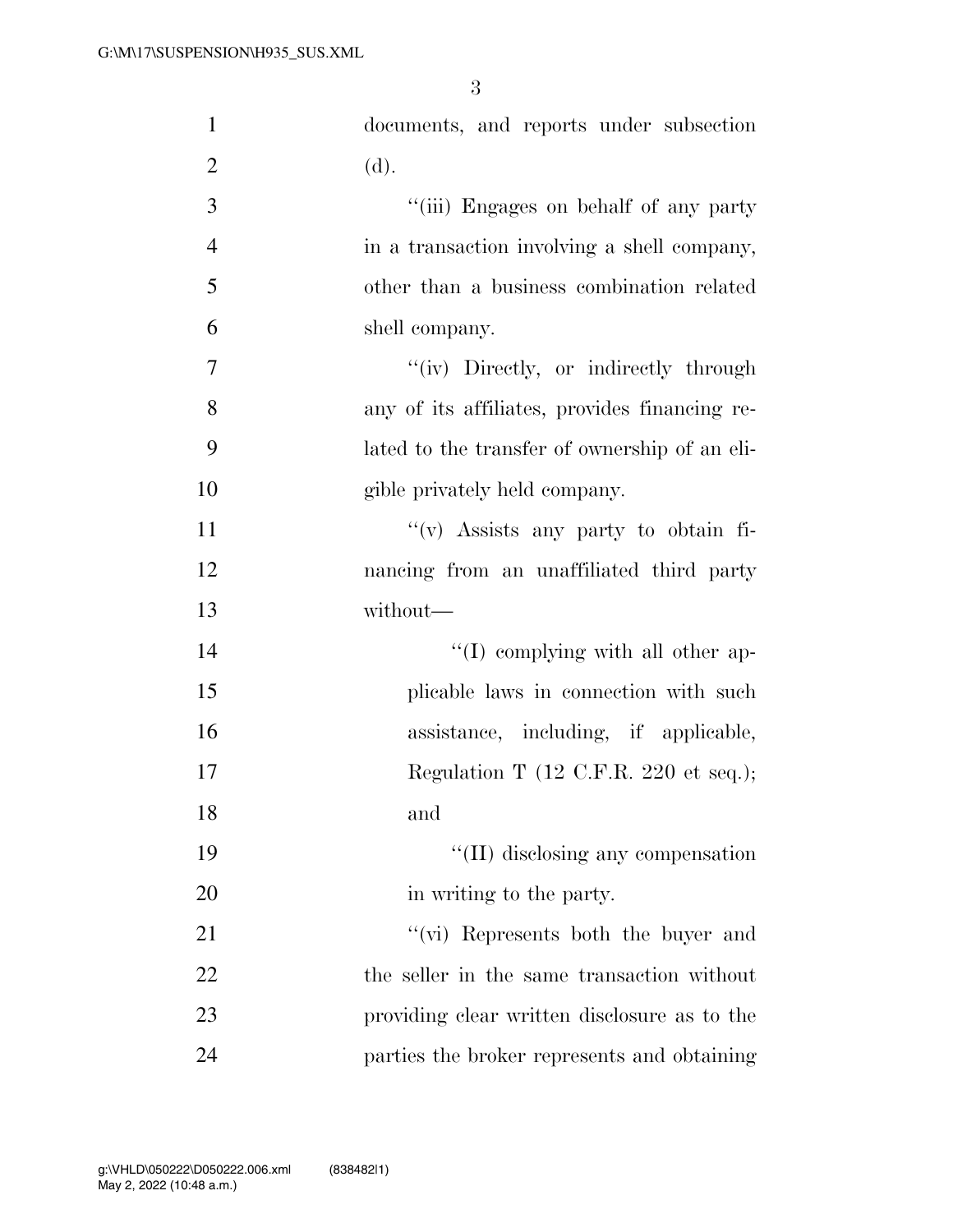| $\mathbf{1}$   | written consent from both parties to the         |  |  |  |  |  |
|----------------|--------------------------------------------------|--|--|--|--|--|
| $\overline{2}$ | joint representation.                            |  |  |  |  |  |
| 3              | "(vii) Facilitates a transaction with a          |  |  |  |  |  |
| $\overline{4}$ | group of buyers formed with the assistance       |  |  |  |  |  |
| 5              | of the M&A broker to acquire the eligible        |  |  |  |  |  |
| 6              | privately held company.                          |  |  |  |  |  |
| 7              | "(viii) Engages in a transaction in-             |  |  |  |  |  |
| 8              | volving the transfer of ownership of an eli-     |  |  |  |  |  |
| 9              | gible privately held company to a passive        |  |  |  |  |  |
| 10             | buyer or group of passive buyers.                |  |  |  |  |  |
| 11             | "(ix) Binds a party to a transfer of             |  |  |  |  |  |
| 12             | ownership of an eligible privately held com-     |  |  |  |  |  |
| 13             | pany.                                            |  |  |  |  |  |
| 14             | "(C) DISQUALIFICATION.—An M&A broker             |  |  |  |  |  |
| 15             | is not exempt from registration under this para- |  |  |  |  |  |
| 16             | graph if such broker (and if and as applicable,  |  |  |  |  |  |
| 17             | including any officer, director, member, man-    |  |  |  |  |  |
| 18             | ager, partner, or employee of such broker)—      |  |  |  |  |  |
| 19             | "(i) has been barred from association            |  |  |  |  |  |
| 20             | with a broker or dealer by the Commission,       |  |  |  |  |  |
| 21             | any State, or any self-regulatory organiza-      |  |  |  |  |  |
| 22             | tion; or                                         |  |  |  |  |  |
| 23             | "(ii) is suspended from association              |  |  |  |  |  |
| 24             | with a broker or dealer                          |  |  |  |  |  |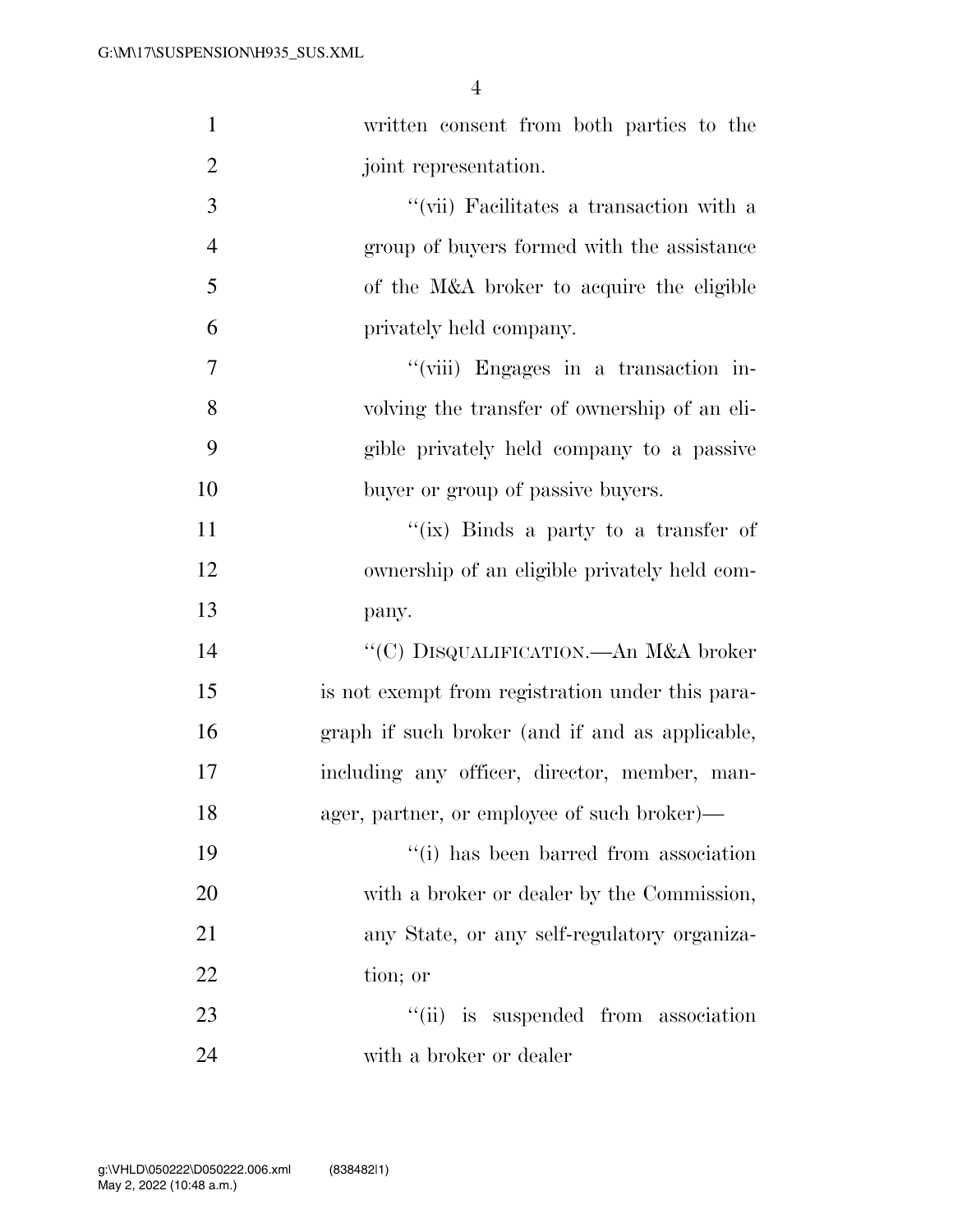| $\mathbf{1}$   | "(D) RULE OF CONSTRUCTION.—Nothing                 |
|----------------|----------------------------------------------------|
| $\overline{2}$ | in this paragraph shall be construed to limit      |
| 3              | any other authority of the Commission to ex-       |
| $\overline{4}$ | empt any person, or any class of persons, from     |
| 5              | any provision of this title, or from any provision |
| 6              | of any rule or regulation thereunder.              |
| 7              | " $(E)$ DEFINITIONS.—In this paragraph:            |
| 8              | "(i) BUSINESS COMBINATION<br>$RE-$                 |
| 9              | LATED SHELL COMPANY.—The term 'busi-               |
| 10             | ness combination related shell company'            |
| 11             | means a shell company that is formed by            |
| 12             | an entity that is not a shell company—             |
| 13             | $\lq\lq$ solely for the purpose of                 |
| 14             | changing the corporate domicile of                 |
| 15             | that entity solely within the United               |
| 16             | States; or                                         |
| 17             | $\lq\lq$ (II) solely for the purpose of            |
| 18             | completing a business combination                  |
| 19             | transaction (as defined under section              |
| 20             | $230.165(f)$ of title 17, Code of Fed-             |
| 21             | eral Regulations) among one or more                |
| 22             | entities other than the company itself,            |
| 23             | none of which is a shell company.                  |
| 24             | ``(ii)<br>CONTROL.—The term 'control'              |
| 25             | means the power, directly or indirectly, to        |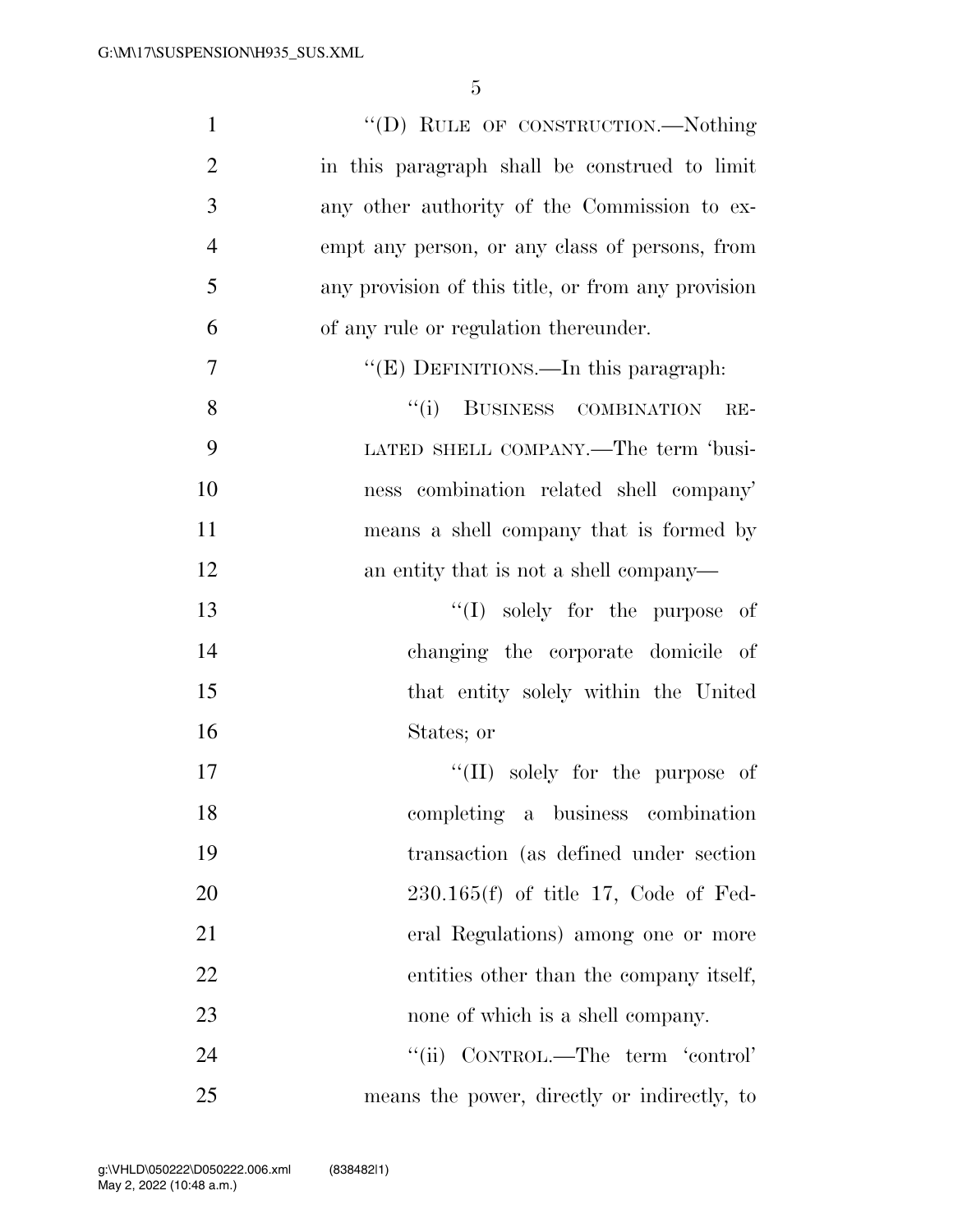| $\mathbf{1}$   | direct the management or policies of a       |
|----------------|----------------------------------------------|
| $\overline{2}$ | company, whether through ownership of        |
| 3              | securities, by contract, or otherwise. There |
| $\overline{4}$ | is a presumption of control if, upon com-    |
| 5              | pletion of a transaction, the buyer or group |
| 6              | of buyers—                                   |
| 7              | "(I) has the right to vote 25 per-           |
| 8              | cent or more of a class of voting secu-      |
| 9              | rities or the power to sell or direct the    |
| 10             | sale of 25 percent or more of a class        |
| 11             | of voting securities; or                     |
| 12             | $\lq\lq$ (II) in the case of a partnership   |
| 13             | or limited liability company, has the        |
| 14             | right to receive upon dissolution, or        |
| 15             | has contributed, 25 percent or more          |
| 16             | of the capital.                              |
| 17             | ``(iii)<br>ELIGIBLE PRIVATELY<br>HBLD        |
| 18             | COMPANY.—The term 'eligible privately        |
| 19             | held company' means a privately held com-    |
| 20             | pany that meets both of the following con-   |
| 21             | ditions:                                     |
| 22             | "(I) The company does not have               |
| 23             | any class of securities registered, or       |
| 24             | required to be registered, with the          |
| 25             | Commission under section 12 or with          |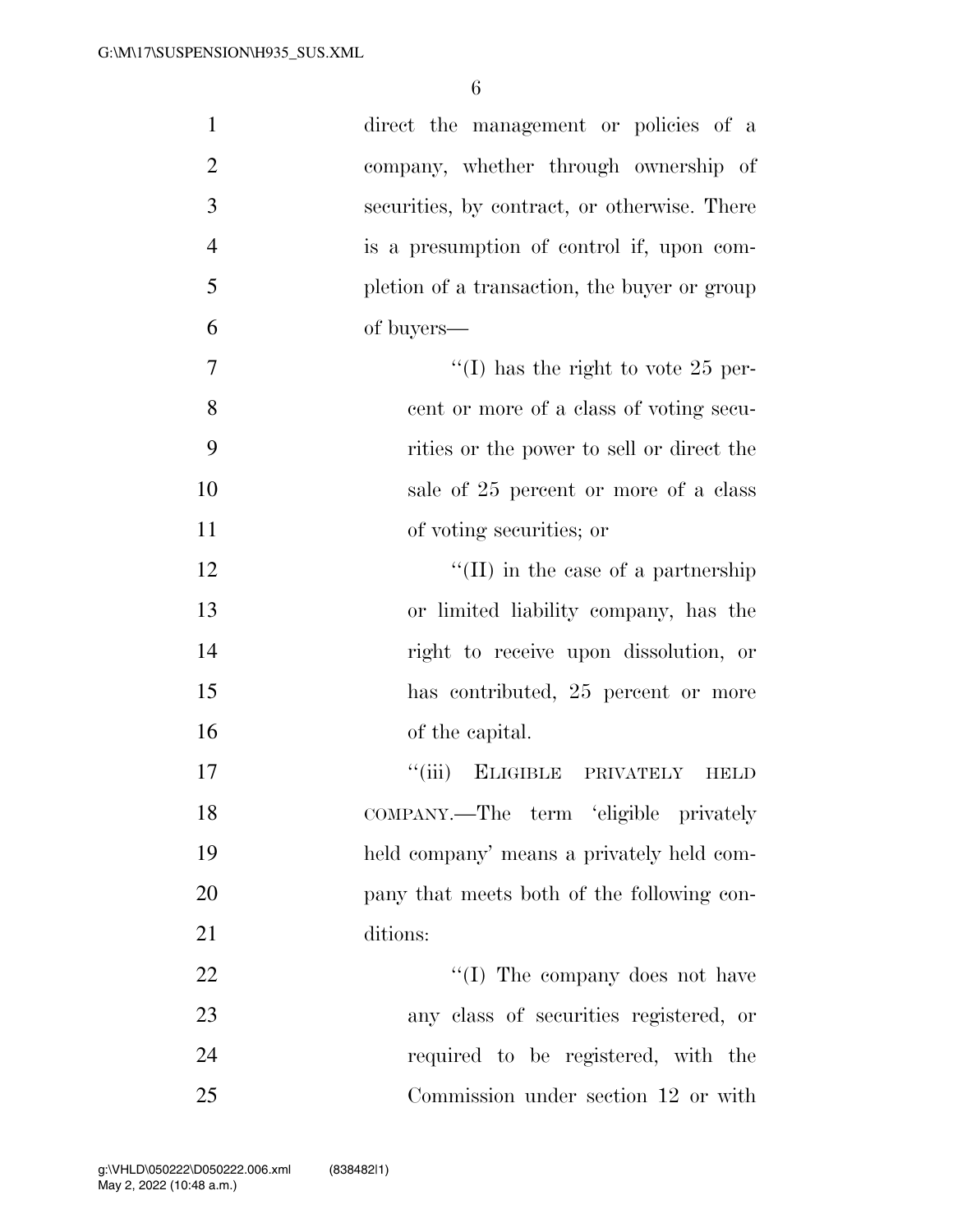respect to which the company files, or is required to file, periodic informa- tion, documents, and reports under subsection (d). 5 ''(II) In the fiscal year ending immediately before the fiscal year in which the services of the M&A broker are initially engaged with respect to the securities transaction, the com-pany meets either or both of the fol-

- 11 lowing conditions (determined in ac-cordance with the historical financial
- accounting records of the company):
- 14 ''(aa) The earnings of the company before interest, taxes, depreciation, and amortization 17 are less than \$25,000,000.
- 18 ''(bb) The gross revenues of 19 the company are less than 20 \$250,000,000.

 For purposes of this subclause, the Commission may by rule modify the dollar figures if the Commission deter- mines that such a modification is nec-essary or appropriate in the public in-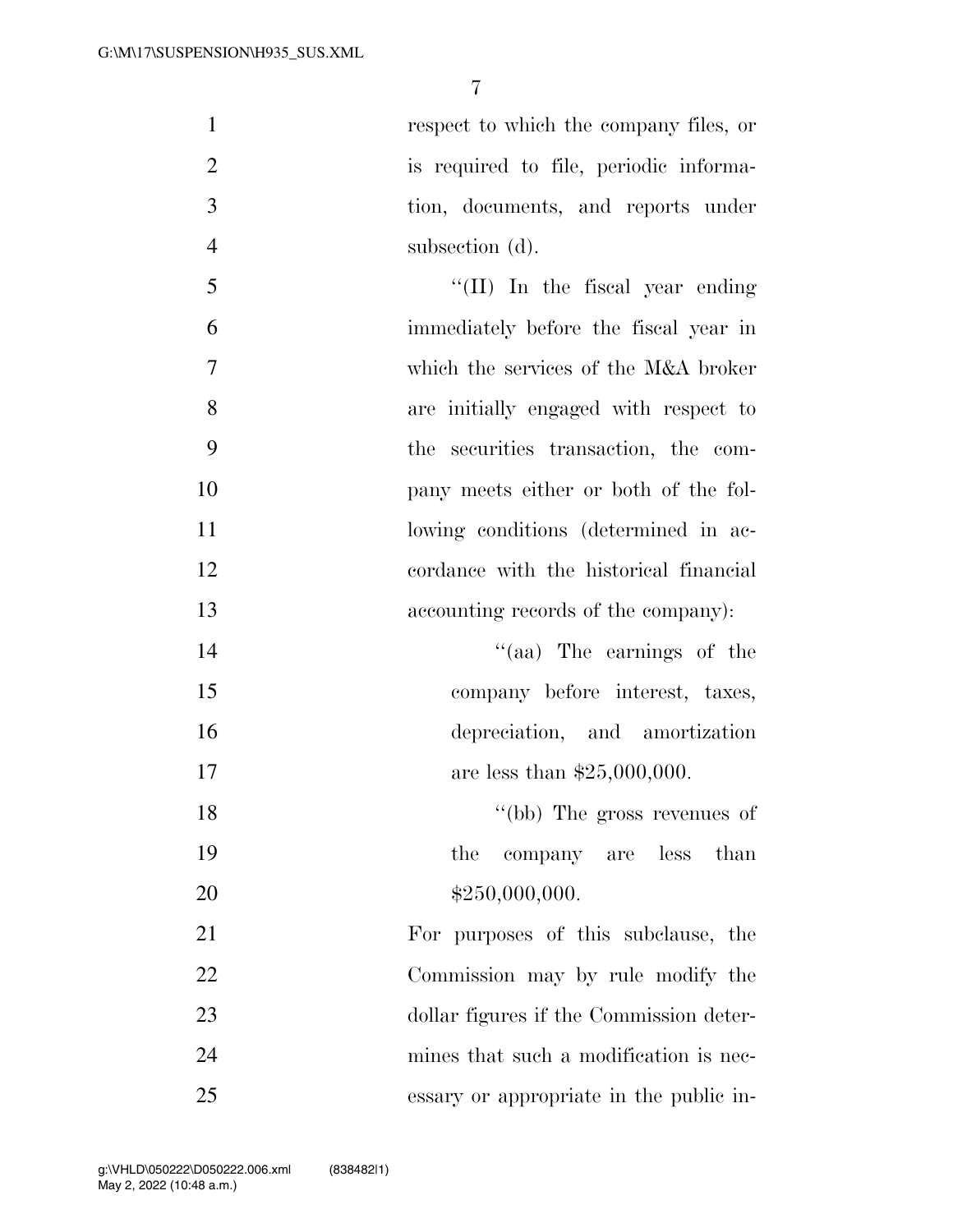1 terest or for the protection of inves-2 tors.

3 ''(iv) M&A BROKER.—The term 'M&A broker' means a broker, and any person associated with a broker, engaged in the business of effecting securities transactions solely in connection with the transfer of ownership of an eligible privately held com- pany, regardless of whether the broker acts on behalf of a seller or buyer, through the purchase, sale, exchange, issuance, repur- chase, or redemption of, or a business com- bination involving, securities or assets of the eligible privately held company, if the 15 broker reasonably believes that—  $\text{``(I)}$  upon consummation of the

transaction, any person acquiring se-

curities or assets of the eligible pri-

vately held company, acting alone or

in concert—

21 ''(aa) will control the eligible privately held company or the 23 business conducted with the as- sets of the eligible privately held company; and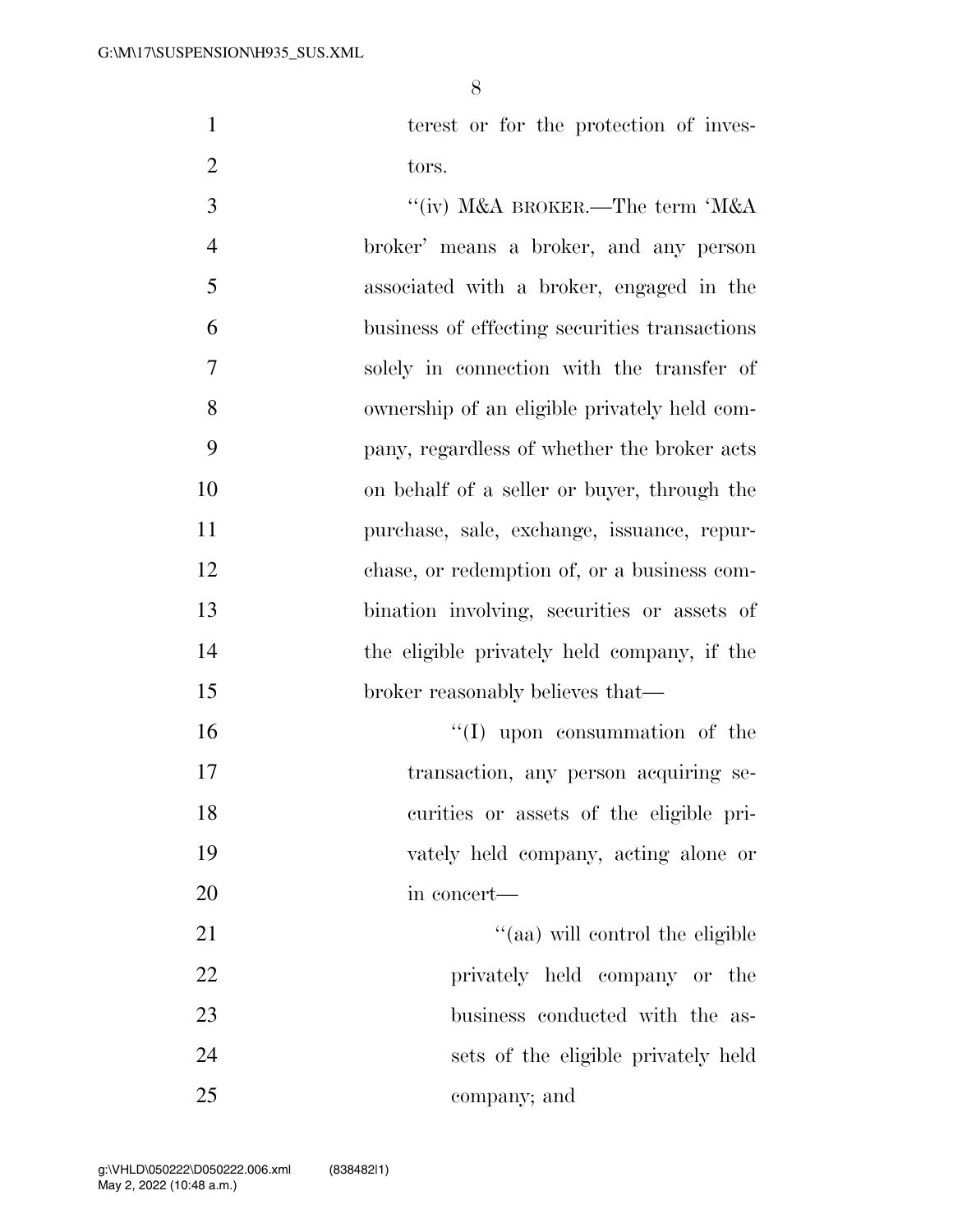| $\mathbf{1}$   | "(bb) directly or indirectly,              |
|----------------|--------------------------------------------|
| $\overline{2}$ | will be active in the management           |
| 3              | of the eligible privately held com-        |
| $\overline{4}$ | pany or the business conducted             |
| 5              | with the assets of the eligible pri-       |
| 6              | vately held company, including             |
| 7              | without limitation, for example,           |
| 8              | $by-$                                      |
| 9              | $\lq\lq$ (AA) electing execu-              |
| 10             | tive officers;                             |
| 11             | $\lq\lq$ (BB) approving the                |
| 12             | annual budget;                             |
| 13             | "( $CC$ ) serving as an ex-                |
| 14             | ecutive or other executive                 |
| 15             | manager; or                                |
| 16             | "(DD) carrying out                         |
| 17             | such other activities as the               |
| 18             | Commission may, by rule,                   |
| 19             | determine to be in the public              |
| 20             | interest; and                              |
| 21             | $\lq\lq$ (II) if any person is offered se- |
| 22             | curities in exchange for securities or     |
| 23             | assets of the eligible privately held      |
| 24             | company, such person will, prior to        |
| 25             | becoming legally bound to consum-          |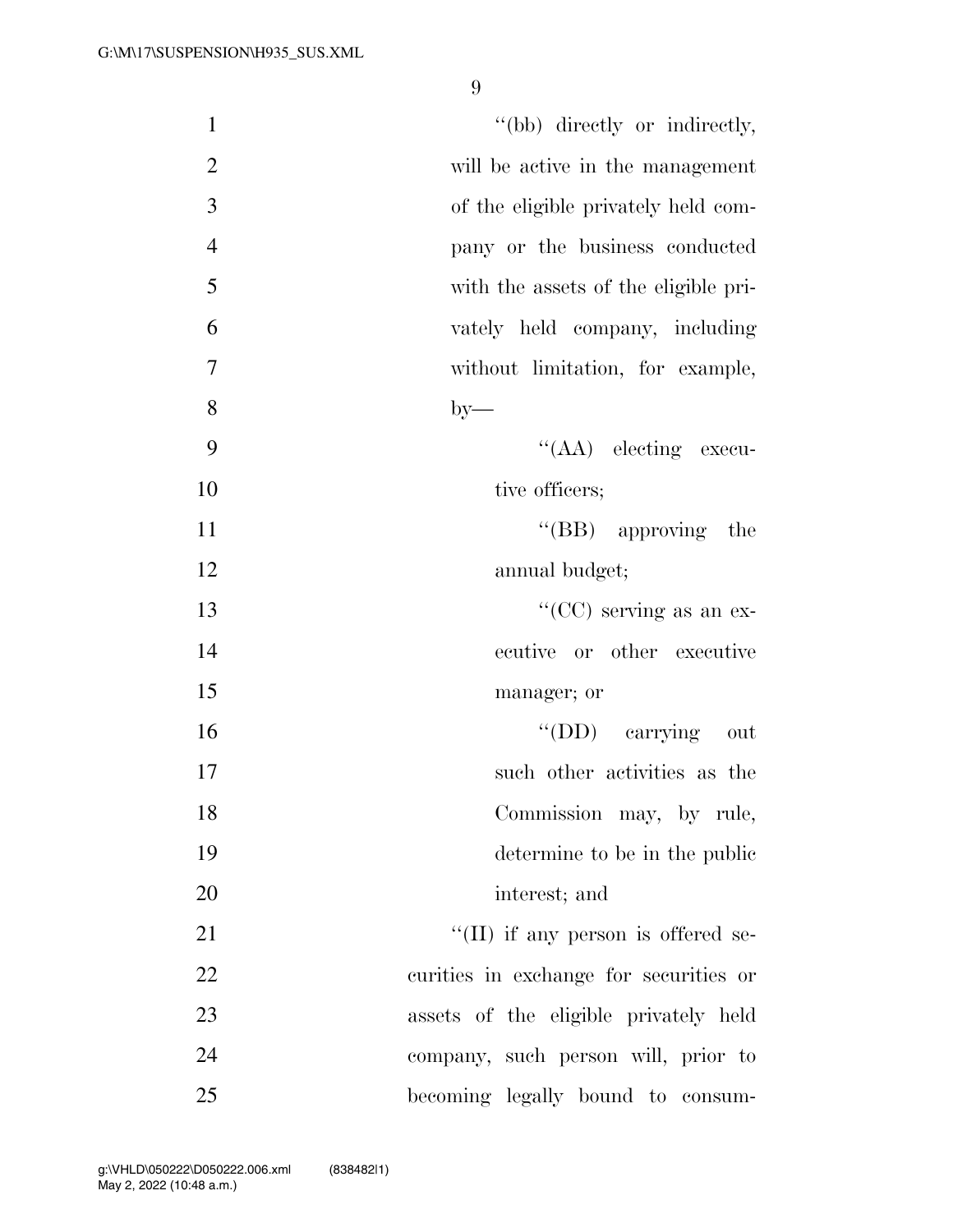| $\mathbf{1}$   | mate the transaction, receive or have      |
|----------------|--------------------------------------------|
| $\overline{2}$ | reasonable access to the most recent       |
| 3              | fiscal year-end financial statements of    |
| $\overline{4}$ | the issuer of the securities as custom-    |
| 5              | arily prepared by the management of        |
| 6              | the issuer in the normal course of op-     |
| 7              | erations and, if the financial state-      |
| 8              | ments of the issuer are audited, re-       |
| 9              | viewed, or compiled, any related state-    |
| 10             | ment by the independent accountant,        |
| 11             | a balance sheet dated not more than        |
| 12             | 120 days before the date of the offer,     |
| 13             | and information pertaining to the          |
| 14             | management, business, results of op-       |
| 15             | erations for the period covered by the     |
| 16             | foregoing financial statements, and        |
| 17             | material loss contingencies of the         |
| 18             | issuer.                                    |
| 19             | $f'(v)$ SHELL COMPANY.—The term            |
| 20             | 'shell company' means a company that at    |
| 21             | the time of a transaction with an eligible |
| 22             | privately held company—                    |
| 23             | $\lq\lq$ (I) has no or nominal oper-       |
| 24             | ations; and                                |
| 25             | $\lq\lq$ (II) has—                         |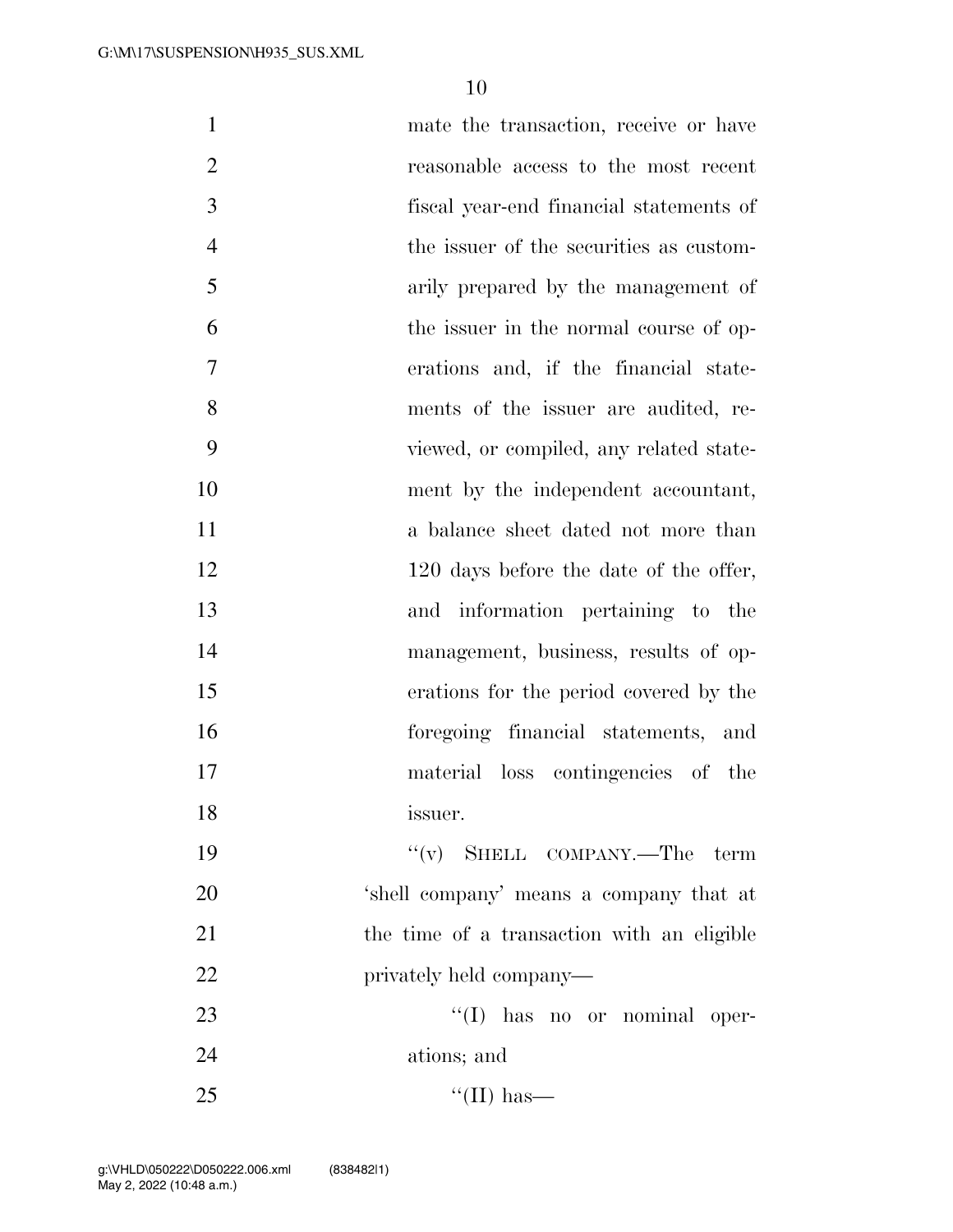| $\mathbf{1}$   | "(aa) no or nominal assets;                 |
|----------------|---------------------------------------------|
| $\overline{2}$ | "(bb) assets consisting solely              |
| 3              | of cash and cash equivalents; or            |
| $\overline{4}$ | $``(ec)$ assets consisting of               |
| 5              | any amount of cash and cash                 |
| 6              | equivalents and nominal other as-           |
| $\overline{7}$ | sets.                                       |
| 8              | $``$ (F) INFLATION ADJUSTMENT.—             |
| 9              | "(i) IN GENERAL.—On the date that           |
| 10             | is 5 years after the date of the enactment  |
| 11             | of this paragraph, and every 5 years there- |
| 12             | after, each dollar amount in subparagraph   |
| 13             | $(E)(iii)(II)$ shall be adjusted by—        |
| 14             | "(I) dividing the annual value of           |
| 15             | Employment Cost Index For<br>the            |
| 16             | Wages and Salaries, Private Industry        |
| 17             | Workers (or any successor index), as        |
| 18             | published by the Bureau of Labor            |
| 19             | Statistics, for the calendar year pre-      |
| 20             | eeding the calendar year in which the       |
| 21             | adjustment is being made by the an-         |
| 22             | nual value of such index (or suc-           |
| 23             | cessor) for the calendar year ending        |
| 24             | December 31, 2020; and                      |